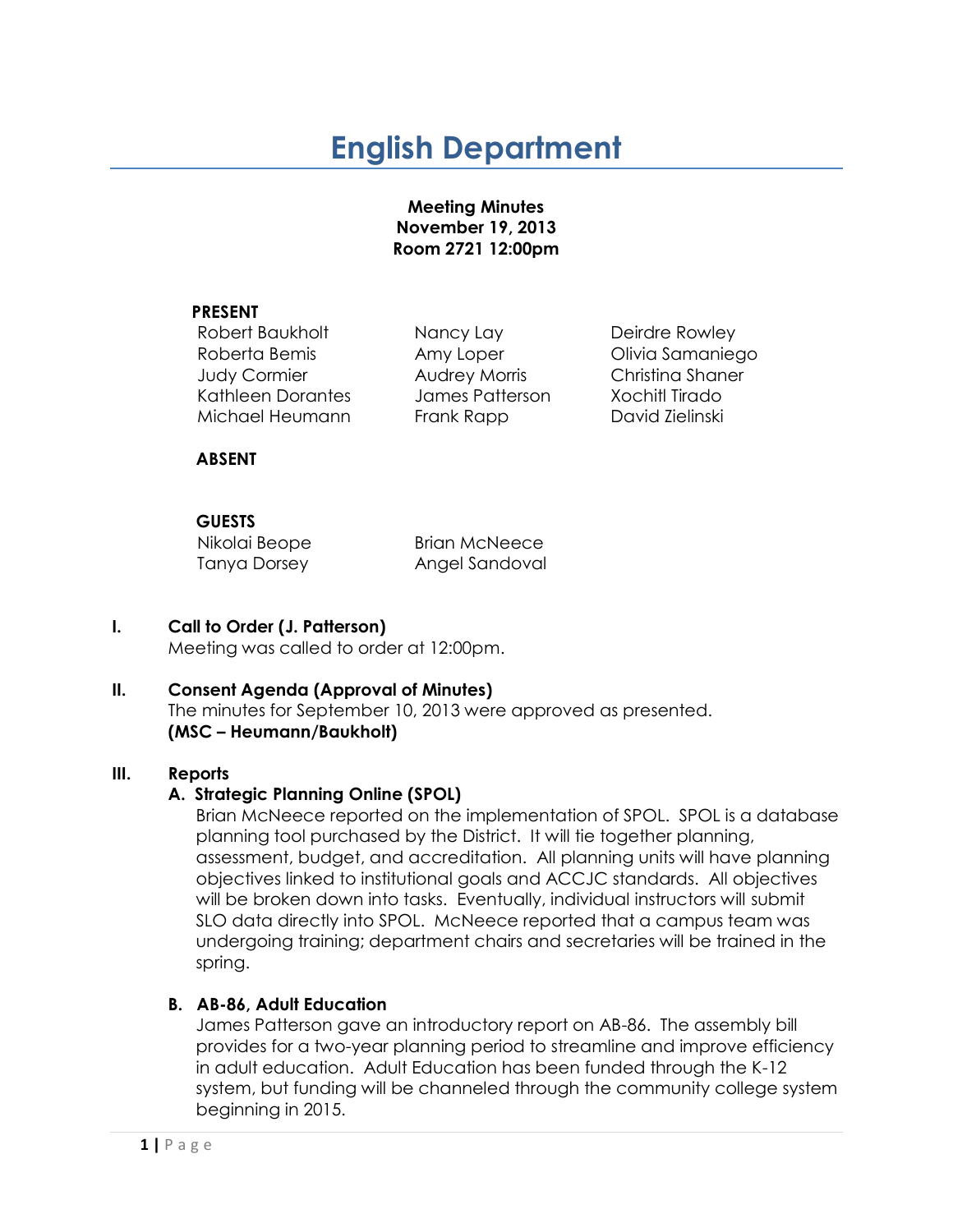AB-86 provides funding "to create and implement a plan to better provide adults […] with all of the following:

- Elementary and secondary basic skills
- Citizenship
- English as a Second Language
- Education programs for adults with disabilities
- Short-term career technical education programs with high employment potential
- Programs for apprentices
- Correctional education"

Patterson reported that he will be visiting College of the Desert to learn about their adult education programs and Martha Garcia will be visiting San Diego Community College District to examine their continuing education campus.

Patterson also reported that everything is still in flux; there is a potential for English as a Second Language and the lower levels of Math, English, and Reading to transition to adult education.

## **C. Google Docs**

Patterson quickly provided username and password information for the IVC English Department Google Docs repository. The repository was set up by Elizabeth Kemp and Diana Ferrell, and it contains instructional materials to be shared by the instructors. Powerpoint presentations, handouts, and video materials can be shared through Google Docs.

#### **IV. SLOAC Update**

## **SLO meetings by discipline faculty**

Patterson reported that numerous meetings had occurred during the semester. The meetings were course specific to address student learning outcomes assessment. The Reading instructors were working on a common assessment, and the ENGL 008 instructors were developing a pilot common essay assessment for December.

#### **V. Discussion**

#### **Proposed ESL classes to parallel ENGL 008 and ENGL 009**

Patterson provided information from Ed Scheuerell, ESL dept. chair. Scheuerell had been invited to share information, but was not available for this meeting.

#### **VI. Action Item**

#### **English Department support for parallel ESL 008 and ESL 009 courses**

A motion and second were made to withhold English Department support for the development of ESL courses to parallel ENGL 008 and ENGL 009. Given the lack of time for debate/discussion and the fact that Ed Scheuerell was not able to attend the meeting, Patterson overruled the motion.